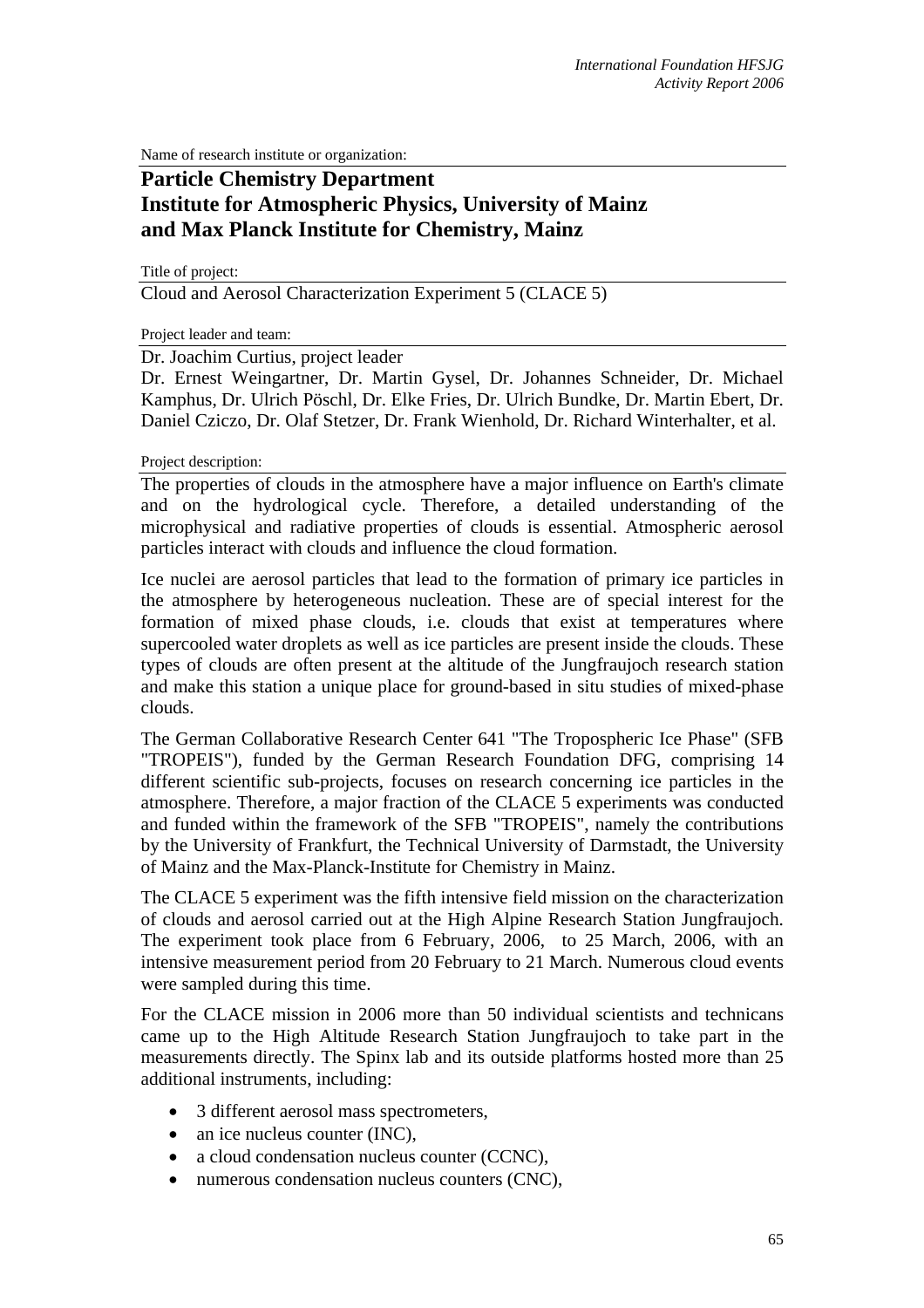- optical aerosol counters (OPC),
- several different soot monitors,
- scanning mobility particle sizers (SMPS),
- a forward scattering spectrometer probe (FSSP),
- a cloud imaging probe (CIP),
- a digital holographic ice particle imager,
- backscatter sondes,
- a nephelometer
- a particle volume monitor (PVM)
- a gas chromatograph
- an ice counterflow virtual impactor (Ice-CVI)
- several particle impactors for off-line analysis
- filter samplers for off-line analysis
- snow samplers
- ice and graupel samplers

Several of these instruments were entirely new developments and were tested for the fist time in the field, for example, the ice nuclei counter from ETH Zürich, as well as the single particle aerosol mass spectrometer and the digital holography instrument from the University of Mainz. Three different inlet systems were used to sample the aerosol and the cloud elements. The photographs show a group of researchers involved in CLACE 5 on the platform of the Sphinx laboratory and an impression of the Sphinx laboratory is given, crowded with the equipment.





A first data workshop to present and discuss the data obtained during CLACE 5 was carried out at the Max Planck Institute for Chemistry in Mainz from 28 to 29 September 2006. The 15 oral presentations of the workshop are available on the CLACE FTP-server.

To review the various scientific results of the measurements is beyond the scope of this report. Please consult the sub-project's individual reports for further details.

## Key words:

ice nuclei, mixed phase clouds, ice phase, CLACE

Internet data bases:

An FTP-server for internal use by all CLACE participants has been established.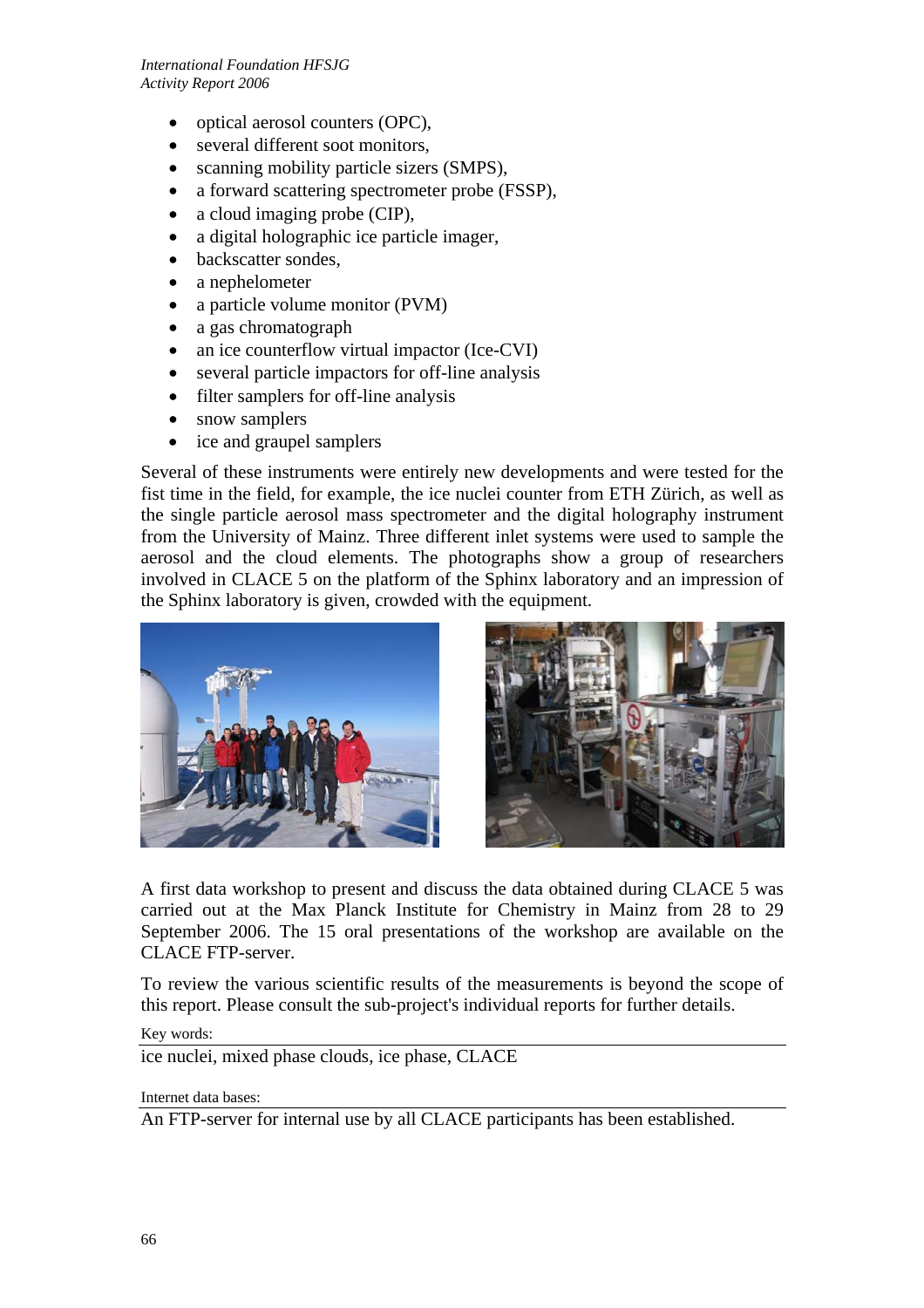Collaborating partners/networks:

Institutions and investigators participating in CLACE 5:

Institut für Troposphärenforschung, Leipzig: Dr. Stephan Mertes, Prof. Jost Heintzenberg

Labor für Atmosphärenchemie, Paul-Scherrer-Institut, Villingen: Dr. Ernest Weingartner, Dr. Martin Gysel, Julie Cozic, Dr. Bart Verheggen, Prof. Urs Baltensperger

Institut für Atmosphäre und Klima, Eidgenössische Technische Hochschule Zürich, Zürich: Dr. Daniel Cziczo, Dr. Olaf Stetzer, Stephane Gallavardin, Dr. Frank Wienhold, Prof. Thomas Peter, Prof. Ulrike Lohmann

Institut für Mineralogie, Technische Universität Darmstadt, Darmstadt: Dr. Martin Ebert, Annette Worringen, Prof. Stephan Weinbruch

Institut für Atmosphäre und Umwelt, Johann-Wolfgang-Goethe-Universität, Frankfurt: Dr. Elke Fries, Dr. Ulrich Bundke, Karsten Sieg, Prof. Wolfgang Jaeschke, Prof. Ulrich Schmidt

Institut für Physik der Atmosphäre, Johannes-Gutenberg-Universität, Mainz: Dr. Joachim Curtius, Dr. Michael Kamphus, Dr. Hermann-Joseph Vössing, Sebastian Raupach, Prof. Heini Wernli, Prof. Stephan Borrmann

Institut für Geowissenschaften, Johannes-Gutenberg-Universität, Mainz: Markus Maria Miedaner, Prof. Michael Kersten

Max-Planck-Institut für Chemie, Mainz: Dr. Johannes Schneider, Saskia Walter, Silke Hings, Dr. Frank Drewnick Dr. Ulrich Pöschl, Diana Rose, Göran Frank, Dr. Richard Winterhalter, Dr. Geert Moortgat, Prof. Meinrat Andreae, Prof. Jos Lelieveld, Prof. Stephan Borrmann

Scientific publications and public outreach 2006:

## **Refereed journal articles**

Please consult the sub-project's individual reports for details.

Address: Institute for Atmospheric Physics University of Mainz J.-J.-Becherweg 21 55099 Mainz Germany

Contacts:

Joachim Curtius Tel.: +49 6131 39 22862 Fax: +49 6131 39 23532 e-mail: curtius@uni-mainz.de URL: http://www.staff.uni-mainz.de/curtius/CLACE5.html http://www.sfb641.uni-frankfurt.de/index.html http://www.staff.uni-mainz.de/curtius/ http://www.staff.uni-mainz.de/kamphus/jfj.html